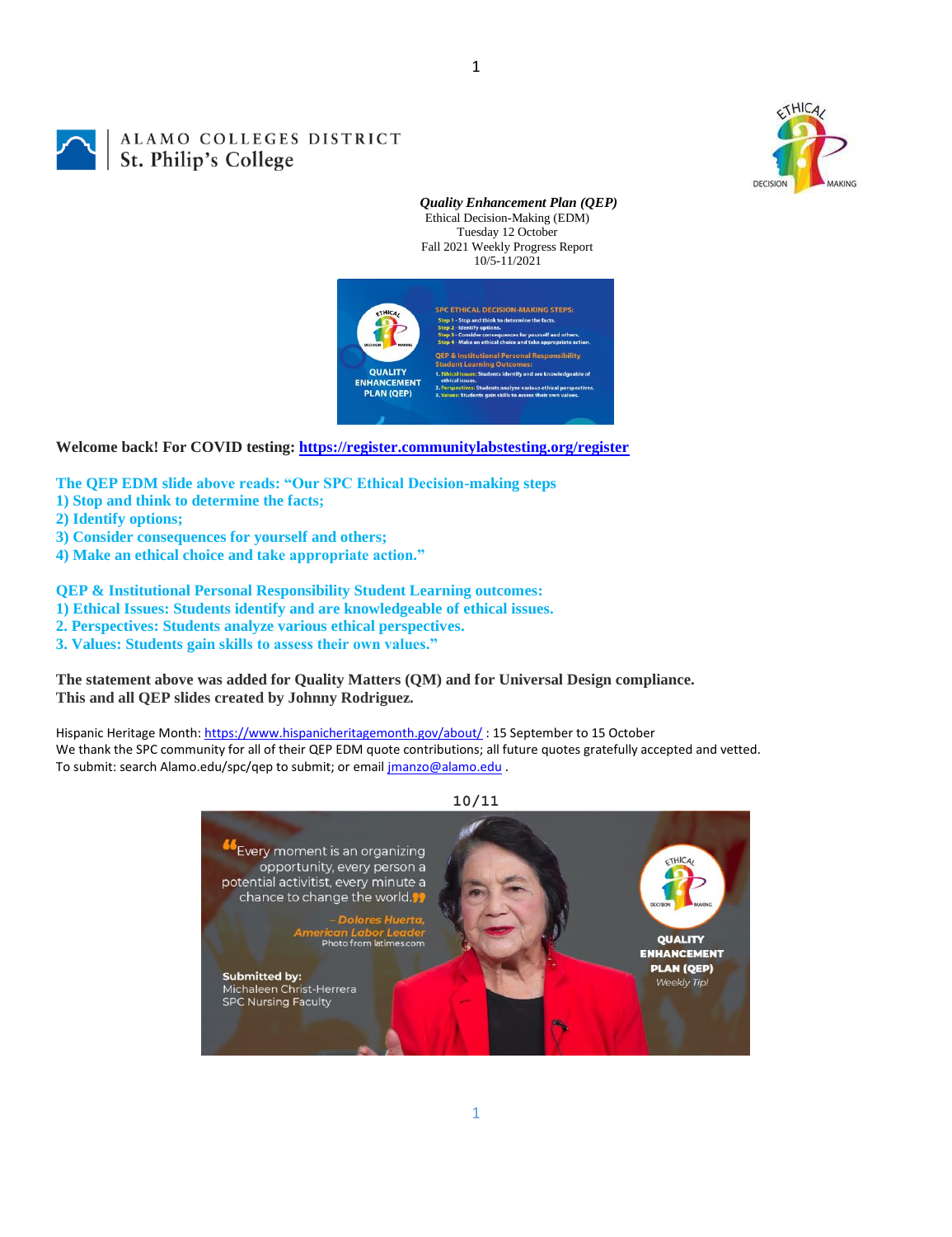### **Student Engagement**

*What Would You Do* **scenarios:** Dr. Angela McPherson Williams (Dr. Mac), Director of Student Success; Department of Student Life staff.

**Student Engagement Grants:** Fall planning: To continue our partnership with Bowden Academy, contingency plans include possible visits to Bowden Academy, and/or for SPC students to write a children's book using the [SPC QEP 4 step ethical decision-making process](https://mail.alamo.edu/owa/redir.aspx?REF=QPGGgOE-3HbbrbCAzqBFQWbtY3e2Gc0f0qSFld99-4hqZWSPr8DYCAFodHRwczovL3d3dy5hbGFtby5lZHUvbGluay8zYjg5NjQxMTY3MGY0YTZlYjU2MzNkNGFmNjE1OTBjNC5hc3B4) and identify an ethical issue, values, and perspectives of characters involved in the story. Kelli Rolland-Adkins, Irene Young. <https://www.alamo.edu/spc/admissions/pay-for-college/scholarships/seg/>

## **National Two and Four Year Ethics Bowl competitions** <https://www.appe-ethics.org/regional-competitions>

**Case studies: [https://www.appe-ethics.org/assets/IEB\\_Documents/REB%20Cases%202021%20FINAL.pdf](https://www.appe-ethics.org/assets/IEB_Documents/REB%20Cases%202021%20FINAL.pdf) Cases dropped from the competition:** 2, 4, 6, 7, 13. **Texas Regional for Four Year Colleges and Universities (face to face; open to Two Year Colleges): Saturday, 13 November: St. Mary's University Regional. Two Year (online, synchronous) College Bowl: Saturday 20 November: Santa Fe Community College**

**New: Two-Year College Ethics Bowl 2021 Kickoff Friday 22 October, 6:00-7:15 p.m. New: Additional, completely virtual nationwide Regional: Saturday 4 December <https://appe.memberclicks.net/regional-competitions>**

**Community outreach: Early College and Dual Credit High school and Advisory presentations**

**Online version:** <https://www.loom.com/share/0ee25d0055a24b7ca781b4b700b13b01> **(8:44). 1,061 viewings.**

**SACSCOC QEP 5 year report data analysis: Dr. Angie Mac, Dr. Melissa Guerrero, Gina Jasso, Dr. Reason (PSRI, administered by Iowa State University). Liz Castillo, Dr. Manzo. Logistics Meetings for SACSCOC 8/18-8/22 onsite visit preparations. Liz Castillo, Dr. Manzo.**

#### **Additional updates**

**Assessment Dates: PSRI-I F 8/20 – F 10/8; PSRI-II M 11/1 – F 12/10. Liz Castillo, Dr. Manzo. Email invitation to PSRI-I: Friday, 20 August. 11,911 students. Shanna Bradford, Garret Gowen (Iowa State University). Thurs 8/26: 272 respondents; Mon 9/27: 630 respondents. Additional reminder sent. Garret Gowen.**

> **Ongoing: Assessments of 1) Faculty Training; and 2) Community Outreach Dr. Melissa Guerrero, 2019-20 Director of Institutional Research**

**Faculty training events survey:** <https://survey.alamo.edu/Survey.aspx?s=439c10d5fbe14e7cafe541f73aba507b> **Advisory Board survey:** [https://survey.alamo.edu/Survey.aspx?s=6da0af8135f9419f86714b40432e72e0](https://mail.alamo.edu/owa/redir.aspx?C=ltSuwFrmmhFPV6kAmiCFHriyLNGIl0PeNuaCUMi1FWtl6dwQ6ubXCA..&URL=https%3a%2f%2fsurvey.alamo.edu%2fSurvey.aspx%3fs%3d6da0af8135f9419f86714b40432e72e0)

#### **Upcoming Tasks, Events, and Initiatives**